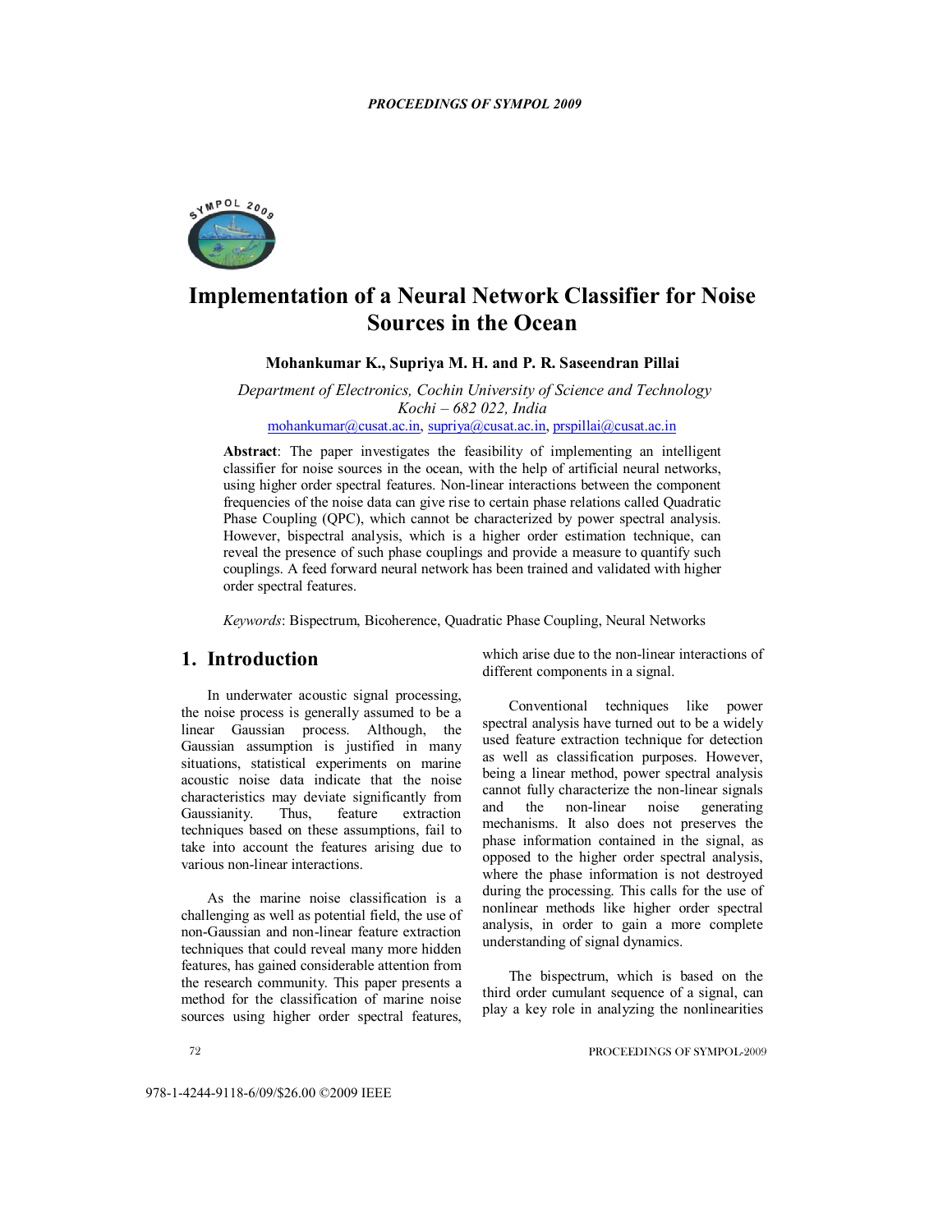of the underlying signal generating mechanisms, especially those containing quadratic non-linearities [1]. Due to quadratic nonlinearity, the phase coupling between the two frequency components of a process results in generating the signal power at their sum frequency as well. Such coupling affects the third order cumulant (moment) sequence and hence the bispectrum can be used in detecting such nonlinear effects. In the proposed method, an artificial neural network (ANN) is trained with self-coupling frequencies, which corresponds to the diagonal elements of the bispectrum matrix.

ANNs can be viewed as weighted directed graphs in which artificial neurons form the nodes and directed edges (with weights) form the connections between the neuron outputs and inputs [2]. With its learning capabilities, ANNs are evolving as a potential tool for solving classification problems.

## **2. Bispectrum and Bicoherence**

For a time series.  $\{x(n)\}\,$ ,  $n = 0, \ldots, N$ , with zero mean, the third-order cumulant is defined as [3]

$$
C_{xx}(k,l) = E\{x(n)x(n+k)x^*(n+l)\}\
$$

The third-order cumulant holds an important property that makes it useful for the analysis of non-gaussian signals. Accordingly, all of the third-order cumulant of a Gaussian process are always equal to zero. The third order spectrum or the bispectrum  $B(f_1, f_2)$  is defined as the Fourier transform of the third order cumulant.

$$
B(f_1, f_2) = \sum_{k=-\infty}^{\infty} \sum_{l=-\infty}^{\infty} C_{xx}(k, l) \exp(-j2\pi f_1 k)
$$
  
\*  $\exp(-j2\pi f_2 l)$   
=  $E\{X(f_1)X(f_2)X^*(f_1 + f_2)\}$  (1)

However, it is found that, at the bifrequency  $(f_1, f_2)$ , the complex variance is proportional to the product of the power of the signals [4] at the frequencies  $f_1$ ,  $f_2$  and  $(f_1 + f_2)$ .

*i.e*,  $var[B(f_1, f_2)] \propto P(f_1)P(f_2)P(f_1 + f_2)$ 

Thus, in order to make the bispectrum independent of the energy content at the bifrequencies, another parameter called bicoherence is used.

Bicoherence, which is a normalized form of the bispectrum, can be defined as

$$
bic(f_1, f_2) = \frac{|B(f_1, f_2)|}{\sqrt{P(f_1)P(f_2)P(f_1 + f_2)}} \quad (2)
$$

Since the bicoherence is independent of the energy or amplitude of the signal, it can be used as a convenient test statistics for the detection of non-Gaussian, non-linear and coupled processes.

# **3. Quadratic Phase Coupling**

When a complex harmonic process  $u(t)$ with frequencies  $f_1, f_2, \ldots, f_k$  and phases  $\phi_1, \phi_2$ ,  $..., \phi_k$  undergoes a nonlinear transformation such as  $y(t) = u(t) + \alpha u^{k}(t)$ , at least one new component with the sum frequency  $\sum_{i=1}^{k}$  $f_i$  and

the sum phase  $\sum_{i=1}^{k}$ *i i* 1  $\phi_i$  emerges in the output [5].

*i*

1

Such nonlinearities give rise to the so called  $k<sup>th</sup>$ order coupling phenomena and can be detected by  $(k+1)$ <sup>th</sup> order polyspectrum.

Considering a process with two sinusoids  
\n
$$
x_1(n) = \cos(2\pi f_1 n + \phi_1)
$$
 and  
\n $x_2(n) = \cos(2\pi f_2 n + \phi_2)$ 

being passed through a nonlinear system (with  $k=2$ ), the output signal  $v(n)$  is given by

$$
y(n) = x_1(n) + x_2(n) + [x_1(n) + x_2(n)]^2.
$$

Mohankumar et al, Implementation of a Neural Network Classifier for Noise Sources in the Ocean 73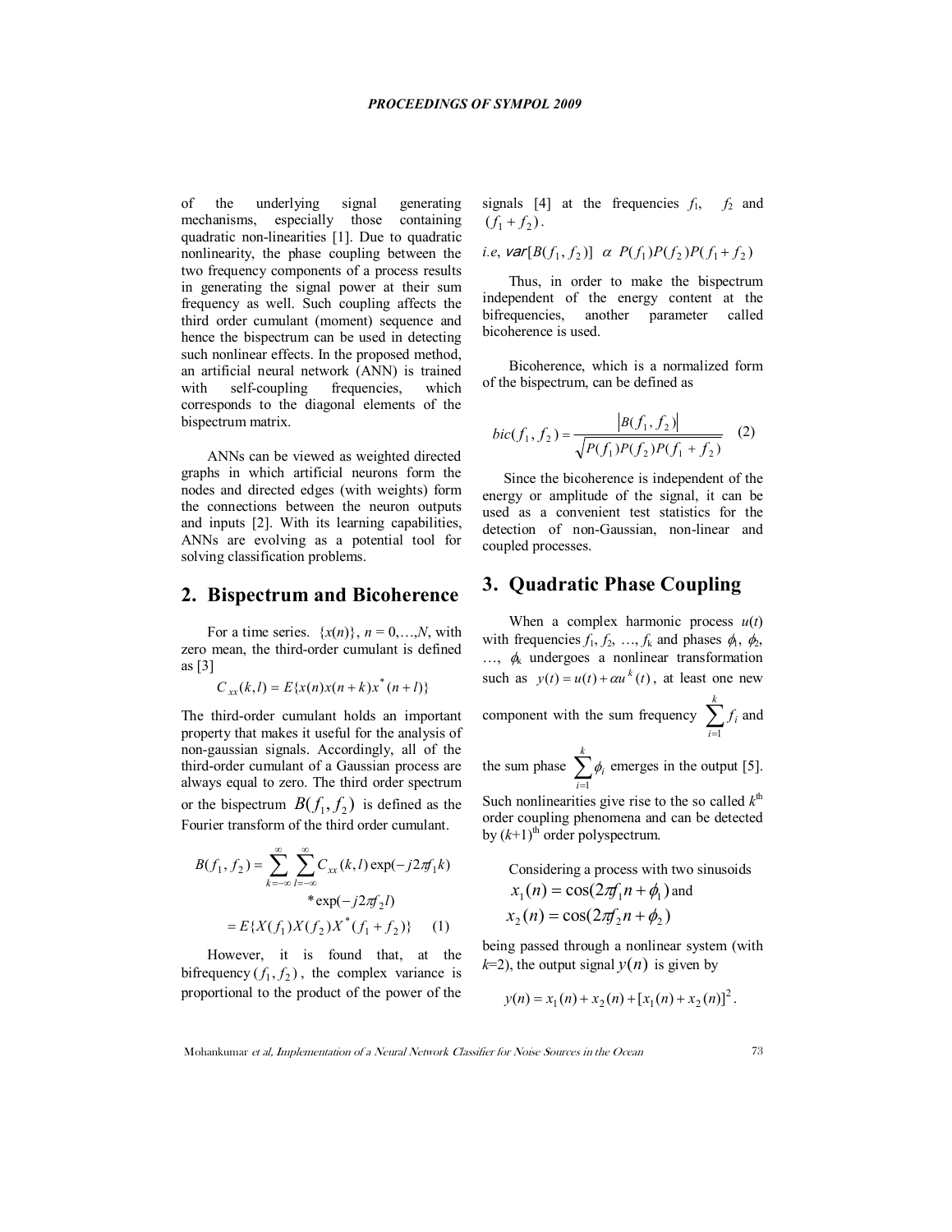$$
y(n) = \cos(2\pi f_1 n + \phi_1) + \cos(2\pi f_2 n + \phi_2) + 1 +
$$
  
\n
$$
\frac{1}{2}\cos(4\pi f_1 n + 2\phi_1) + \frac{1}{2}\cos(4\pi f_2 n + 2\phi_2) +
$$
  
\n
$$
\cos[2\pi (f_1 + f_2)n + (\phi_1 + \phi_2)] +
$$
  
\n
$$
\cos(2\pi (f_1 - f_2)n + (\phi_1 - \phi_2))
$$

As given in the above equation, the output signal  $y(n)$  contain the components at  $2f_1$ ,  $2f_2$ ,  $(f_1 + f_2)$  *and*  $(f_1 - f_2)$  alongwith  $f_1$  and  $f_2$ .  $y(n)$  also exhibits certain phase relations and such non-linear interactions would give rise to a quadratic phase coupling at the bifrequency  $(f_1, f_2)$ . In this paper, we take into consideration the special case, where  $f_l$  is equal to  $f_2$  which corresponds to the diagonal elements of the bicoherence matrix.

## **4. Neural Networks**

Artificial Neural network (ANN), inspired by biological nervous systems, are composed of simple elements operating in parallel. The connections between elements largely determine the network function. A neural network can be trained to perform a particular function or task by adjusting the values of the connections (weights) between the elements. The capability of learning, the ability of generating arbitrary nonlinear functions of input, and the highly parallel and regular structure of ANNs make them especially suitable for designing various types of classifiers [6]. ANN is also superior in situations where it is difficult to quantify the statistical properties of the phenomena as in the case of noises generated by marine species.

The multilayer feed-forward network, often referred to as multilayer perceptron (MLP) [7] has been used as the neural classifier for the signals of the type described above. The network is composed of many neurons arranged in layers.

The feature vectors are applied to the input layer and the classification results are obtained from the output layer. Between the input and output layers, there can be many layers, called hidden layers. The synaptic connections in the network exist only among the neurons of two succeeding layers and the flow of the signals is feed-forward. All neurons in the hidden and output layers are characterized by activation functions.

The net input signal  $u_i$  of  $i^{\text{th}}$  neuron in the network is the weighted sum of the signals coming to this neuron.

$$
ie, \quad u_i = \sum_j w_{ij} y_j
$$

where  $w_{ij}$  denotes the weights, associated with

the links connecting the node *j* with the node *i*, and  $y_j$  denotes the output of the  $j^{\text{th}}$  node. Thus, any change in the weights will affect the activity of the neuron and thus, of the whole network. At the training stage, the network adjusts its synaptic weights, according to the learning algorithm used, for gathering the features of the object.

To efficiently achieve this, one has to adapt the weights in such a way that the error measure for all the training input-output pairs is minimized. The training procedures of the MLP, applying the gradient methods, use the so called back propagation of the error and optimization methods to minimize the error function. On completion of the training, the weights are frozen and the network is ready for use.

In the classification mode, when an input vector  $x$  is fed to the input layer, the network generates the output vector  $y$ , composed of the activities of neurons in the output layer, indicating the membership of the input feature vector to the appropriate class. The output vector *y* generally contains one element of unity value indicating the appropriate class, while the other elements are equal or close to zero.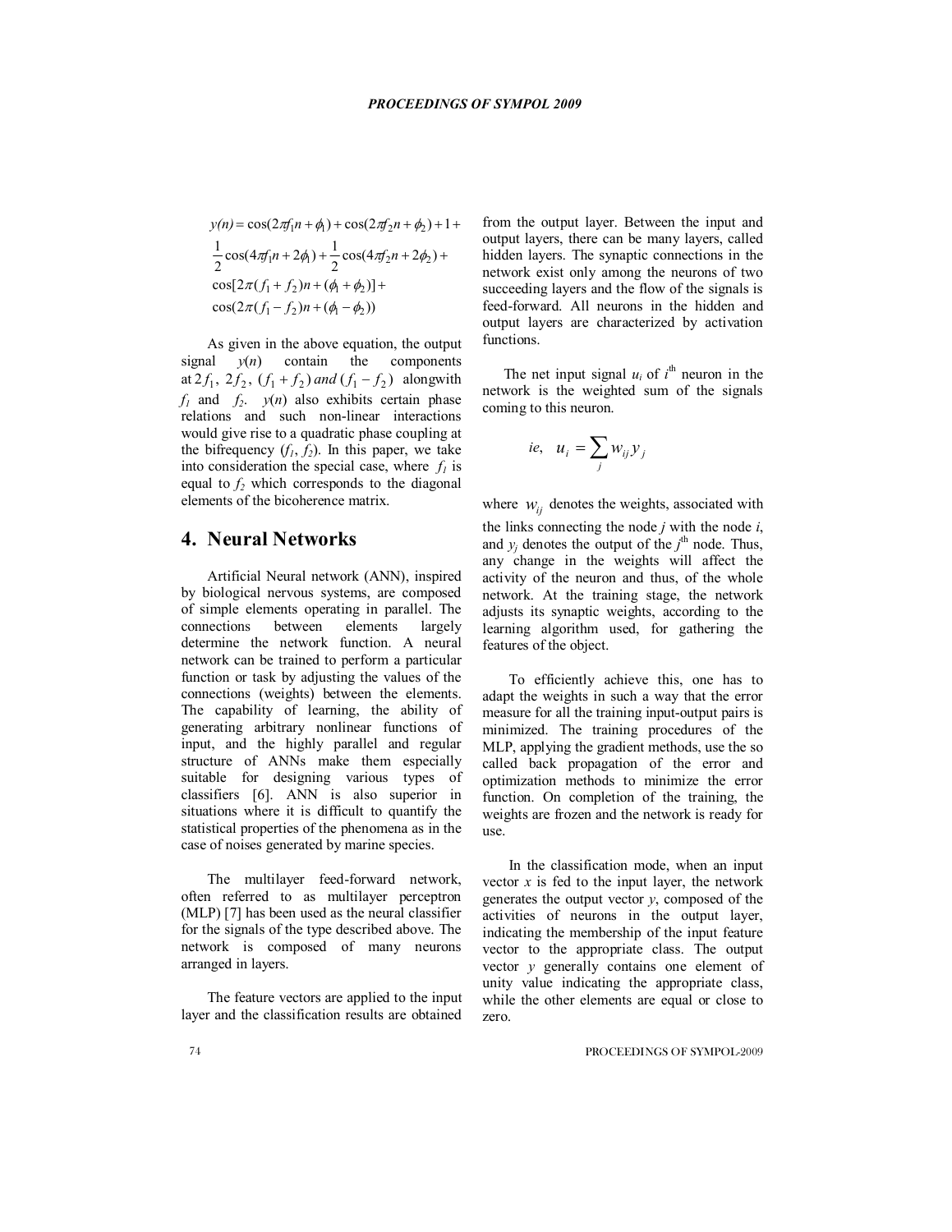# **5. Methodology**

## *5.1. Framing and Bicoherence*

The given data waveform is sliced in to M records, of 10K elements, with overlapping. The bicoherence of each record is computed using eqn. (2). From the Bicoherence matrix thus obtained, with a size of 128x128, the diagonal as well as anti-diagonal elements are extracted and a vector of 256 elements is formed. This acts as the feature vector, and is used for training the neural network.

## *5.2. Training the Neural Network*

A feed-forward network with back propagation algorithm, consisting of four hidden layers, all with a log sigmoid activation function was used for the simulation studies. The dimension of the input layer is equal to the number of features generated and the number of output neurons was set to the number of classes under consideration. The number of hidden layers was determined by trial and error for optimal performance. An increase in the number of hidden layers results in bad generalization of the network, while very few hidden layers affected the learning process, and resulted in inefficient learning.

The neural network was trained with the feature vectors generated. Another network, with similar properties, was also trained with log of the diagonal vectors. The performances of the two networks were evaluated and compared. The whole process of feature extraction and training has been illustrated in Figure. 1.

#### *5.3. Classification*

After the training phase, the performance evaluation of the classifier was carried out with three types of record sets. In the first case, the network was fed with a single record of 10240 elements, and the success rate was noted. In the second case, average of the two consecutive records (of 10240 samples each) was used. The third test case is similar to the second one, except for the fact that three consecutive records were used instead of two.



**Fig**. 1 Feature extraction and training

## **6. Results and Discussions**

The noise data waveforms were sliced into overlapping records of 10240 samples each and the bicoherence matrix for each record was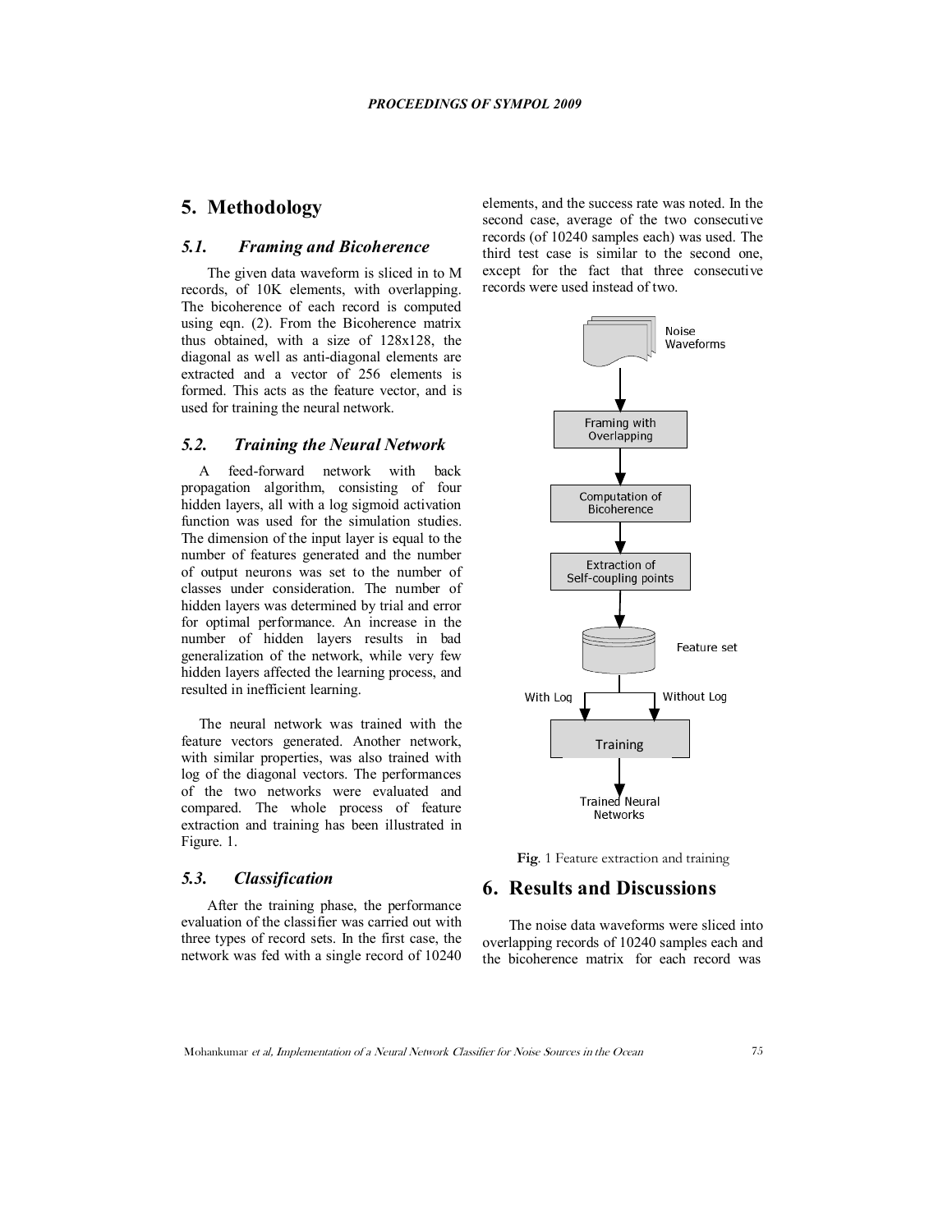

Fig. 2 (a) Plot of the diagonal and anti-diagonal elements of a record of ship noise



Fig. 3 (a) Plot of the diagonal and anti-diagonal elements of a record of boat noise

computed. The diagonal as well as antidiagonal elements were extracted for gathering the self coupling components, which together constitute the feature set. Figures 2 (a) and 2 (b) show the typical plots of the diagonal and anti-diagonal elements of the bicoherence matrix computed from two different records of a ship noise, while Figures 3(a) and 3(b) show the plots for two records of boat noise.



Fig. 2 (b) Plot of the diagonal and anti-diagonal elements of a another record of ship noise



Fig. 4 (b) Plot of the diagonal and anti-diagonal elements of another record of boat noise

 Initially, the network was trained by considering only half the elements of the feature vectors, which corresponds to the diagonal elements only, ignoring the antidiagonal elements. Performance of the network was evaluated and the average success rate was found to be less than 60%. Hence for improving the success rate of the system, the complete feature set was made use of, for the rest of the simulation studies.

76 PROCEEDINGS OF SYMPOL-2009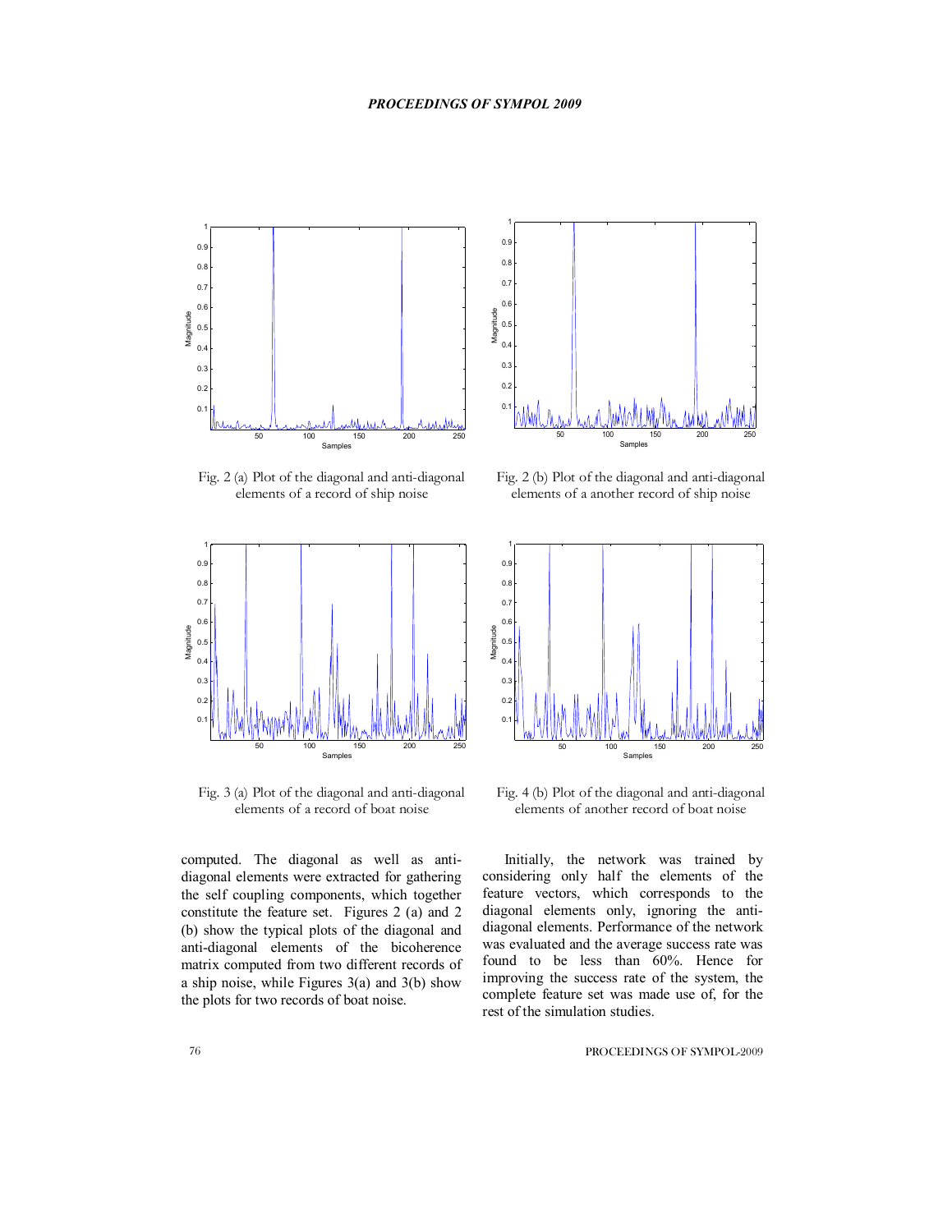|                             | With single<br>record | Mean of 2<br>consecutive<br>records | Mean of 3<br>consecutive<br>records |
|-----------------------------|-----------------------|-------------------------------------|-------------------------------------|
| <b>Without Log</b>          |                       |                                     |                                     |
| Consecutive<br>training set | 60.98                 | 65.66                               | 66.00                               |
| Random training<br>set      | 69.23                 | 78.31                               | 78.00                               |
| <b>With Log</b>             |                       |                                     |                                     |
| Consecutive<br>training set | 61.53                 | 71.08                               | 77.33                               |
| Random training<br>set      | 78.00                 | 84.00                               | 83.33                               |

Table 1. Performance comparison (in percentage)

The neural network was trained with two types of data. The first set of data pertains to the one with the original feature sets while the second one pertains to the log of the feature sets. In each case, the network was trained separately using two different sets of features, viz, one with 10 consecutive records and the other with 7 random records. The ten consecutive records for training was generated from the initial segments of noise data waveforms, while the 7 random records generated could span the whole wave form.

Performances of both the networks were evaluated with the three test cases, and the results are tabulated in Table 1, for a total of 16 targets. The three test cases corresponds to a single record of 10K samples, average of two consecutive records of 10K samples each and the average of 3 consecutive records of 10K samples each. It has been observed that, the performance has improved when the log of the feature set was applied. It was also noted that, when trained with random records, the network exhibits better performance. This may be justified, since the random training set can encompass more variations in the signal, when compared to consecutive training sets.

# **7. Conclusions**

Bicoherence, a normalized form of bispectrum whose variance is independent of the energy content of the signal can play a key role in the analysis of acoustic noise sources. A properly trained neural network, with diagonal and anti-diagonal elements, can have acceptable success rates for classifying noise sources in the ocean.

## **ACKNOWLEDGEMENTS**

The authors gratefully acknowledge the Department of Electronics, Cochin University of Science and Technology, for extending all the facilities for carrying out this work.

## **References**

[1]. C. Nikias and M. Raghuveer, "Bispectrum estimation: A digital signal processing framework," Proc. IEEE, Vol 75, July pp. 869-889 1987